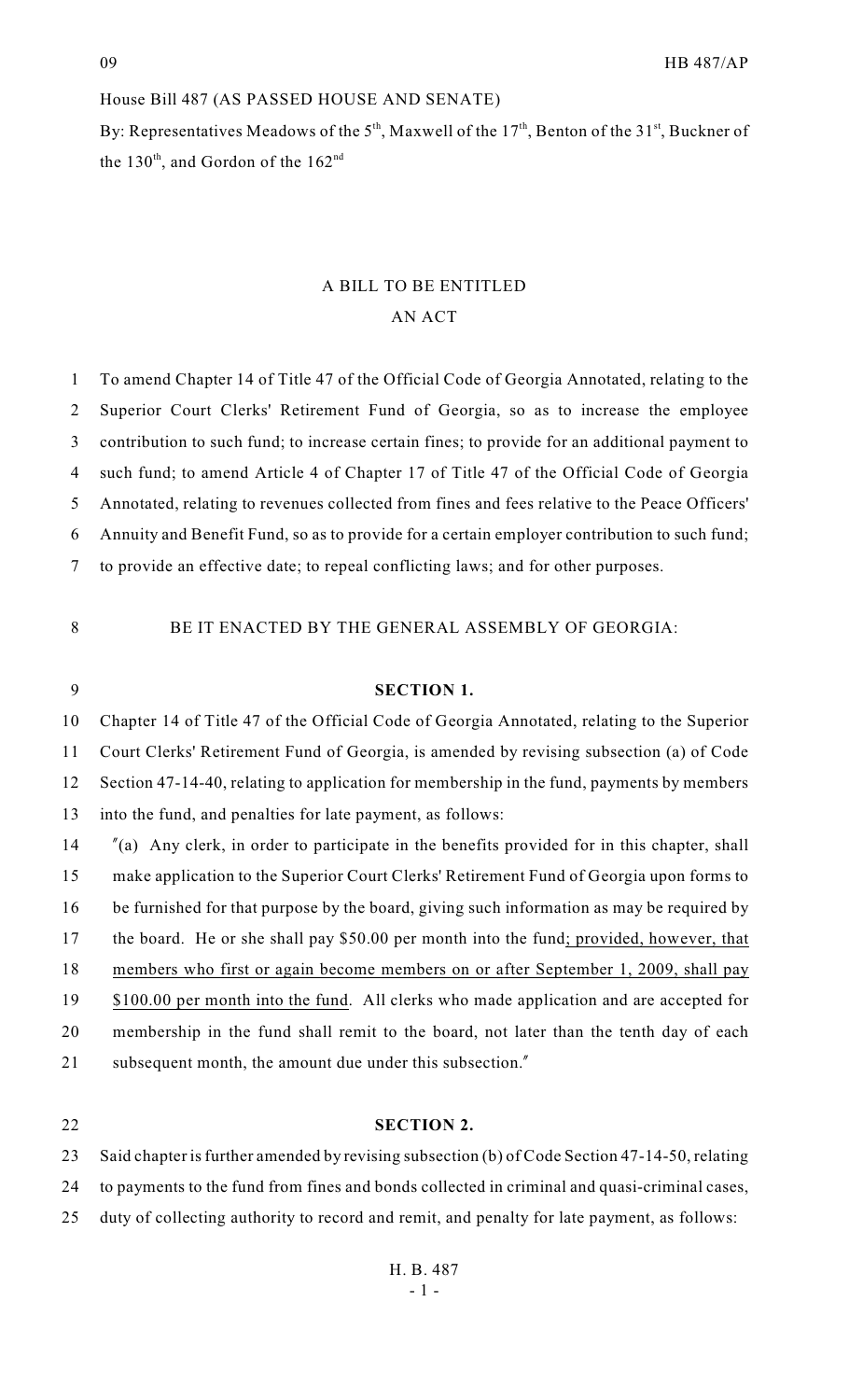$\frac{\pi}{6}$  The sum of  $\frac{1.75}{32.00}$  shall be paid to the board from each fine collected and each 27 bond forfeited and collected in any criminal or quasi-criminal case for violation of state law if the case is tried in any court of this state in which the clerk of such court is eligible for membership in this retirement fund. The collecting authority shall pay such amounts to the board each month or at such other times as the board may provide. Such amounts shall be due on the first day of the month following the month in which they were collected but shall be deemed timely if received by the board on or before the fifteenth day of the month; provided, however, that for purposes of calculating late payment penalties, the due date shall be the first day of the month. It shall be the duty of the collecting authority to keep accurate records of the amounts due the board. Such records may be audited by the board at any time. The sums remitted to the board under this Code section shall be used for the purposes provided for in this chapter."

## **SECTION 3.**

 Said chapter is further amended in Code Section 47-14-51, relating to payments to the fund from fees collected in certain civil actions and for recording of instruments pertaining to real estate, records, audit of records, and use of sums remitted, by adding a new subsection to read as follows:

- "(e) The sum of \$1.00 shall be paid out of the fees charged and collected pursuant to Title
- 15 in each civil suit, action, case, or proceeding filed in the superior courts or in any other
- 45 court of this state in which a clerk eligible for membership in this retirement fund is clerk
- 46 and shall be remitted to the board as provided in subsection (c) of this Code section. Such
- fees shall include, without limiting the generality of the foregoing, all adoptions, charters,
- certiorari, applications by a personal representative for leave to sell or reinvest, trade name
- 49 registrations, applications for change of name, and all other proceedings of a civil nature
- filed in the superior courts or other such courts."

 **SECTION 4.** Article 4 of Chapter 17 of Title 47 of the Official Code of Georgia Annotated, relating to revenues collected from fines and fees relative to the Peace Officers' Annuity and Benefit Fund, is amended by adding a new Code section to read as follows:

- "47-17-61.
- The Composite State Board of Medical Examiners shall pay an employer contribution for
- 57 each person who becomes a member of the fund pursuant to division  $(5)(I)(vi)$  of Code
- Section 47-17-1. Such contribution shall be the full actuarial cost of the member's
- participation as calculated by the actuary for the fund and shall be made on a monthly
- basis."